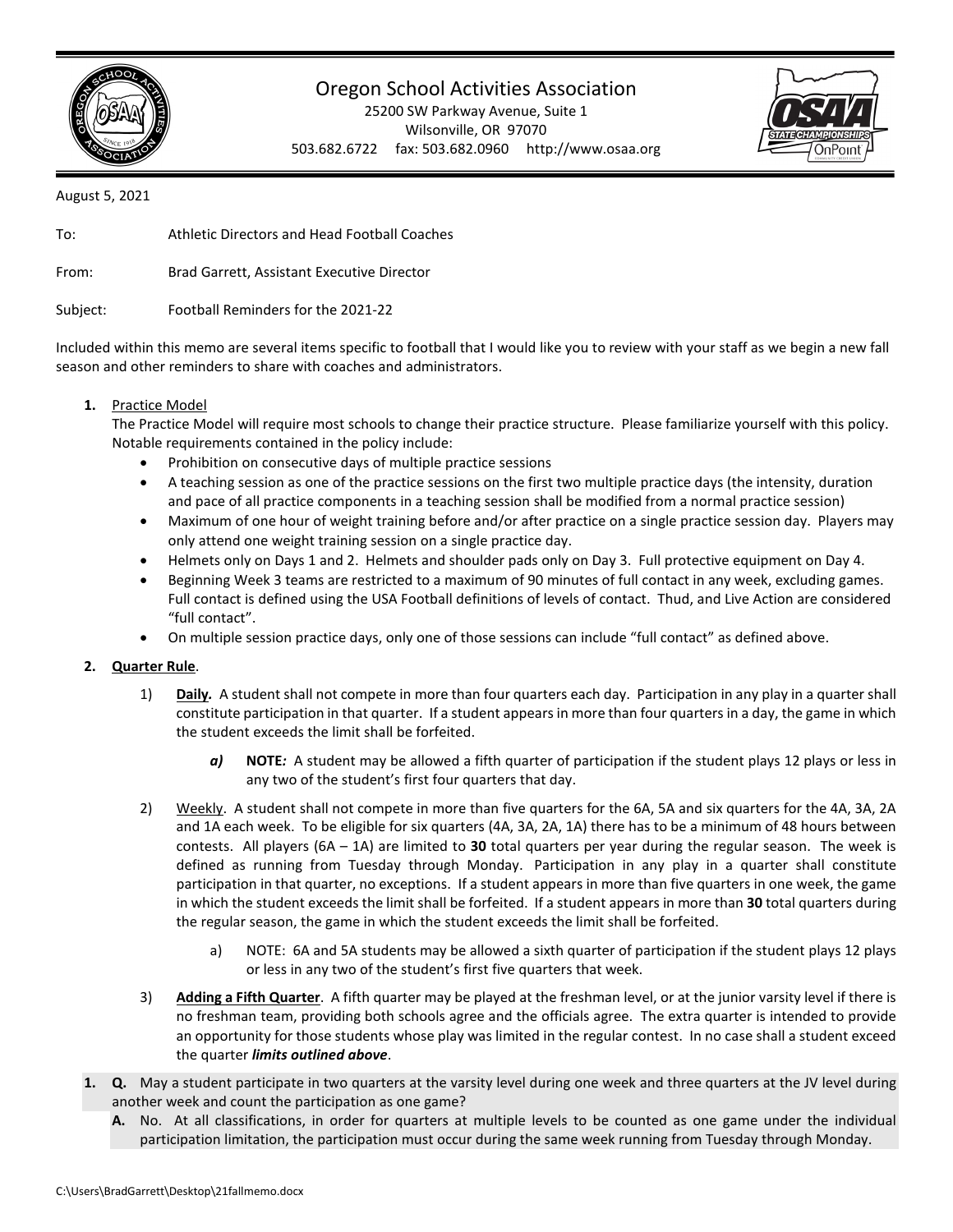- **2.** Q. May a student play 12 plays or less in his fifth quarter of a day (or sixth quarter in a week) and count that as one of the two quarters of 12 plays or less?
	- **A.** No. The allowance of a fifth quarter in a day (or sixth quarter in a week) can only be triggered by two quarters of 12 plays or less during the student's first four quarters in a day (or first five quarters in a week).
- **3.** Q. May a student be allowed a sixth quarter in a day (or seventh quarter in a week) by playing four quarters of 12 plays or less?
	- **A.** No. A maximum of one additional quarter may be allowed in a day (or a week). Even with the allowance of an additional quarter, there is no scenario under which a student may play more than five quarters in a day (or six quarters in a week).
- **3.** While **Jamborees** do not need approval from the OSAA unless fewer than three teams are involved, there are specific rules regarding the format of Jamborees in Football. You can find this information in the OSAA Handbook under the Participation Limitations section and on the OSAA website within the OSAA Football Plan at [http://www.osaa.org/activities/fbl.](http://www.osaa.org/activities/fbl)
- **4. State Rule Interpreter Updates** will be distributed to all coaches during the season. These updates are provided to all officials each week and contain information regarding rule interpretations, enforcement procedures, and general comments on a variety of issues that occurred the week prior. Questions regarding the SRI Updates should be directed to Kevin Hatfield (OSAA Football State Rules Interpreter) at [kevin@hatcom.us.](mailto:kevin@hatcom.us)
- **5. Any person (paid or volunteer)** who is located within the team box or press box and has the potential to provide instruction to players or coaches is required to meet the coaching certification requirements outlined in Executive Board Policy #8 – Certification of Athletic Directors and Coaches. This includes individuals who are acting in any type of support role. This interpretation would exclude any individuals providing medical support during a contest.

## **Highlighted 2021 NFHS Football Rule Changes:**

(See<http://nfhs.org/sports-resource-content/football-rules-changes-2021/> for complete list of changes)

#### **Rule Change**

## **BLOCKING BELOW THE WAIST RULE 2-17-2c (NEW)**



In PlayPic A, both players are in the free-blocking zone and on their lines of scrimmage. In PlayPic B, the block is legal because it is in the zone at the time of the snap, is an immediate, initial action following the snap, and both players began the play on their lines of scrimmage and in the free-blocking zone.



www.nfhs.org

## **RULE 2 – SECTION 17 – FREE-BLOCKING ZONE – LEGAL BLOCKING BELOW THE WAIST AND LEGAL BLOCK IN THE BACK**

**ART. 1 . . .** The free-blocking zone is a rectangular area extending laterally 4 yards either side of the spot of the snap and 3 yards behind each line of scrimmage. A player is in the free-blocking zone when any part of his body is in the zone at the snap.

- **ART. 2 . . .** Blocking below the waist is permitted in the free-blocking zone when the following conditions are met:
- a. All players involved in the blocking are on the line of scrimmage and in the zone at the snap.
- b. The contact is in the zone.

c. The block is an immediate, initial action following the snap.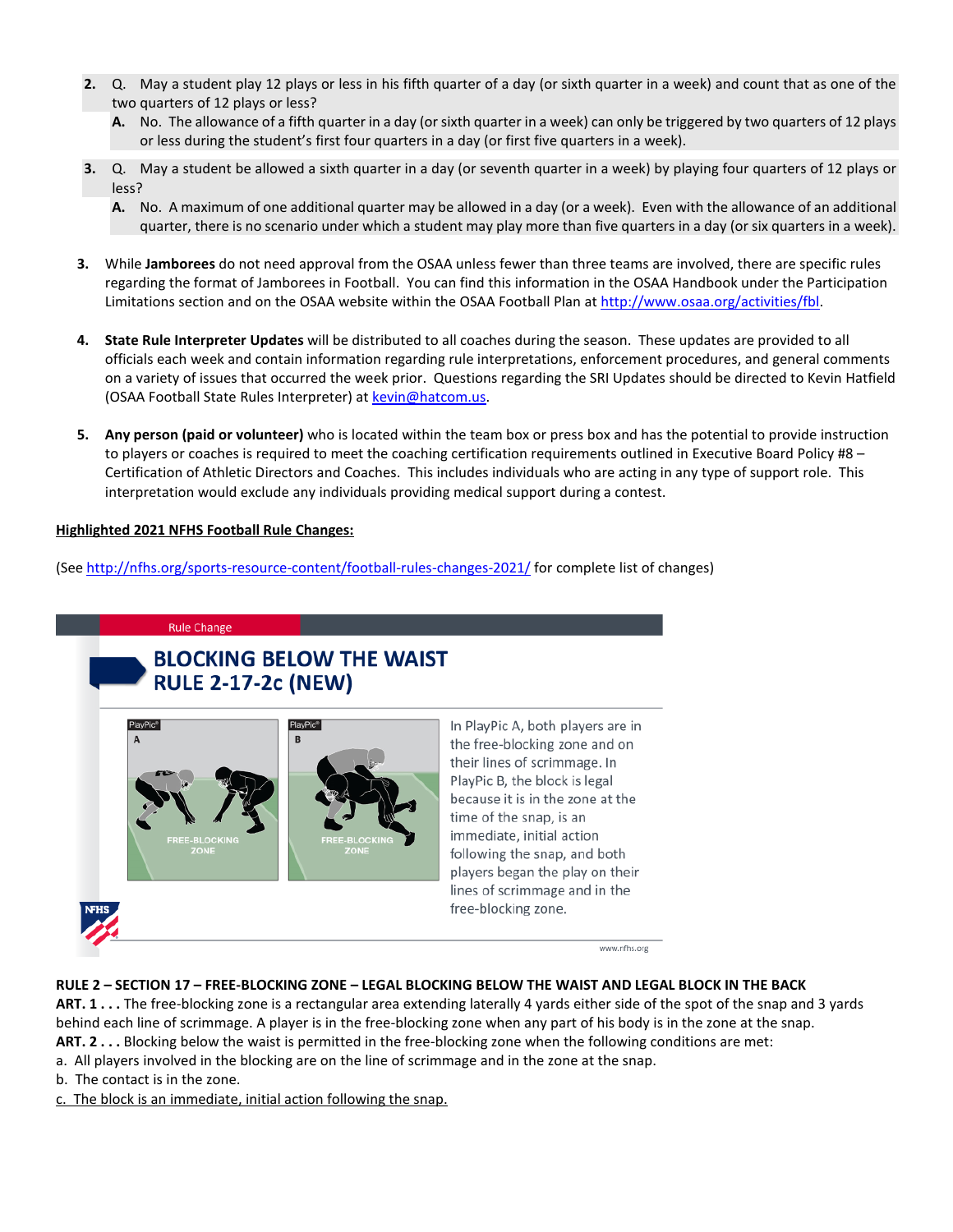#### **Rule Change**

# **BLOCKING BELOW THE WAIST** RULES 2-17-1, 2-17-2, 2-17-4



It is legal for offensive linemen to block below the waist in the free-blocking zone, provided both players were on their lines of scrimmage and within the zone at the time of the snap and the block is an immediate, initial action following the snap. No. 77 could only block No. 62 below the waist if the block was immediate, initial action following the snap. No. 65 can block No. 93 below the waist even though No. 93 is playing off his shoulder, if the block is an immediate, initial action following the snap. No. 72 could not block No. 55 below the waist at any time during this play.

www.nfhs.org

#### **Rule Change**

PlayPic®



While in the free-blocking zone, the initial contact in PlayPic A is with the hands below the waist. When the blocker finishes the block below the waist as in PlayPic B, it is not a foul. A block below the waist is legal if it occurs in the free-blocking zone, provided both players were on their lines of scrimmage and within the zone at the time of the snap and the block is an immediate, initial action following the snap.

www.nfhs.org

#### **Rule Change**



## **BLOCKING BELOW THE WAIST** RULES 2-3-7, 2-17-1, 2-17-2, 9-3-2





The initial contact in PlayPic A is above the waist. In PlayPic B, the blocker then loses contact and the blocker starts a new block below the waist, this is a foul. A block below the waist is legal if it occurs in the free-blocking zone, provided both players were on their lines of scrimmage and within the zone at the time of the snap and the block is an immediate, initial action following the snap.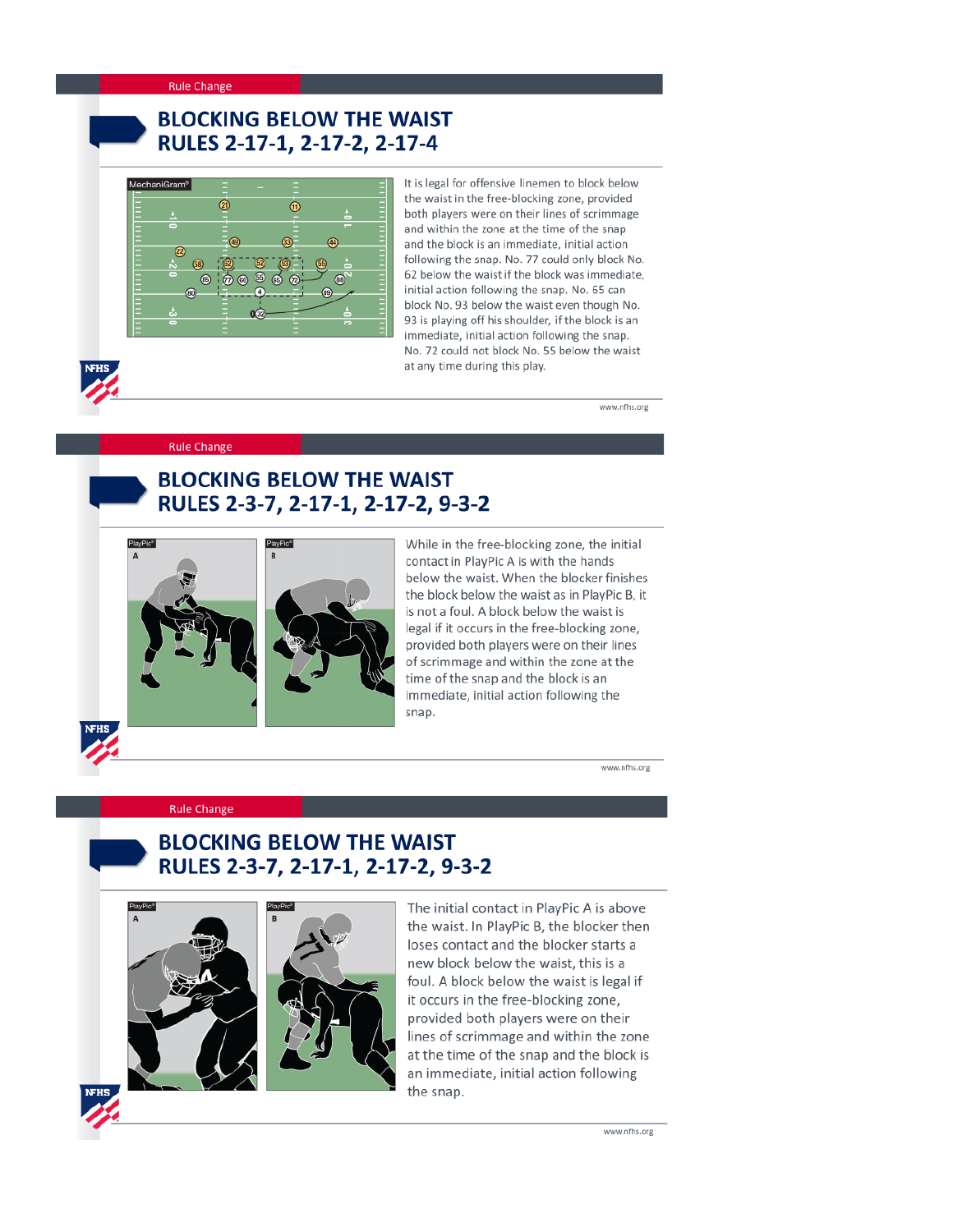## **Directives for 2021 Football**

**1. Coin Flip Mechanic –** The pre-game coin flip will be conducted 3-min prior to scheduled game time. A recommended timeline is listed below: *(Adjust as necessary for various start times)*. Failure by a team to have captains present and ready for the coin flip 3-min prior to scheduled kickoff will result in an Unsportsmanlike penalty charged to the Head Coach.

| $5:30pm -$  | Field open for pre-game warm-up                                                                                                                                           |
|-------------|---------------------------------------------------------------------------------------------------------------------------------------------------------------------------|
| $6:30pm -$  | Officials should meet the head coaches to cover any issues before the game, provide a list of the officials                                                               |
|             | for the game, cover any unusual plays, ensure all players are legally equipped, discuss halftime length,                                                                  |
|             | etc. The game clock should be set at 30 minutes.                                                                                                                          |
| $6:50$ pm - | National Anthem and teams should be introduced                                                                                                                            |
| $6:57$ pm-  | With 3-min on the game clock the field must be cleared, and no more than four team members in uniform<br>meet with officials for the coin toss and sportsmanship message. |
| 7:00 pm-    | Kickoff                                                                                                                                                                   |

## **2. Enforcement of Required Equipment Rules**

- a. Officials choosing not to enforce the following interpretation are subject to individual and/or association sanctions including reduction or elimination of playoff games.
- b. Coaches shall consider this a directive from the OSAA office and therefore are requested to work with the officials in accomplishing these tasks. Cooperation makes life better for all involved.

The OSAA is working pro-actively with coaches, athletic directors and officials to prevent and resolve illegal equipment issues before they surface. By rule, each player shall wear mandatory equipment prior to participating. A full description of mandatory equipment can be found in NFHS Rule 1-5. Coaches are required to verify their players are properly equipped and in accordance with the rules in the pre-game meeting. While football officials will observe players in their pre-game warm-ups and verbally notify the Head Coach of equipment violations, the onus for ensuring that players are properly equipped has always belonged to the coaching staff. The provisions of NFHS Rule 1-5 were written with the safety of the players as an indisputable goal. Knowing and practicing the provisions of NFHS Rule 1-5 will help us all achieve the OSAA's goal of preventing and resolving any issues before they surface.

#### **3. Sub-Varsity Kicking Game Modifications**

Mutual agreement to use the following NFHS kicking rules deviations at the sub-varsity level is required of the participating schools prior to the coin flip. Failure to have mutual agreement prior to the coin flip results in the game being played with the Kicking Game modifications below.

If modifications are being used, the kicking game modifications outlined below apply to both kickoffs and scrimmage kicks (punts.) Teams cannot agree to modify one and not the other.

Once an option is selected it can't be modified during the game for any reason.

It is recommended that these modifications be discussed and agreed upon by Athletic Directors and coaches well before game time, preferably in the week leading up to the game.

#### Kickoff Modifications

Options for the team that wins the coin toss will be to defer choices OR choose to go on either offense or defense OR choose the goal that team will defend. The team on offense will start 1st and 10 at their 35-yard line anywhere between the hash marks. The game clock will start on the snap.

- Following a score, the non-scoring team will put the ball in play 1st and 10 at their 35-yard line after their opponents PAT. The ball will be placed on the 35-yard line anywhere between the hash marks. The game clock will start on the snap.
- Following a safety, the ball will be placed on the Team B 45-yard line, 35 yards from the Team A 20-yard line, anywhere between the hash marks. The game clock will start on the snap.